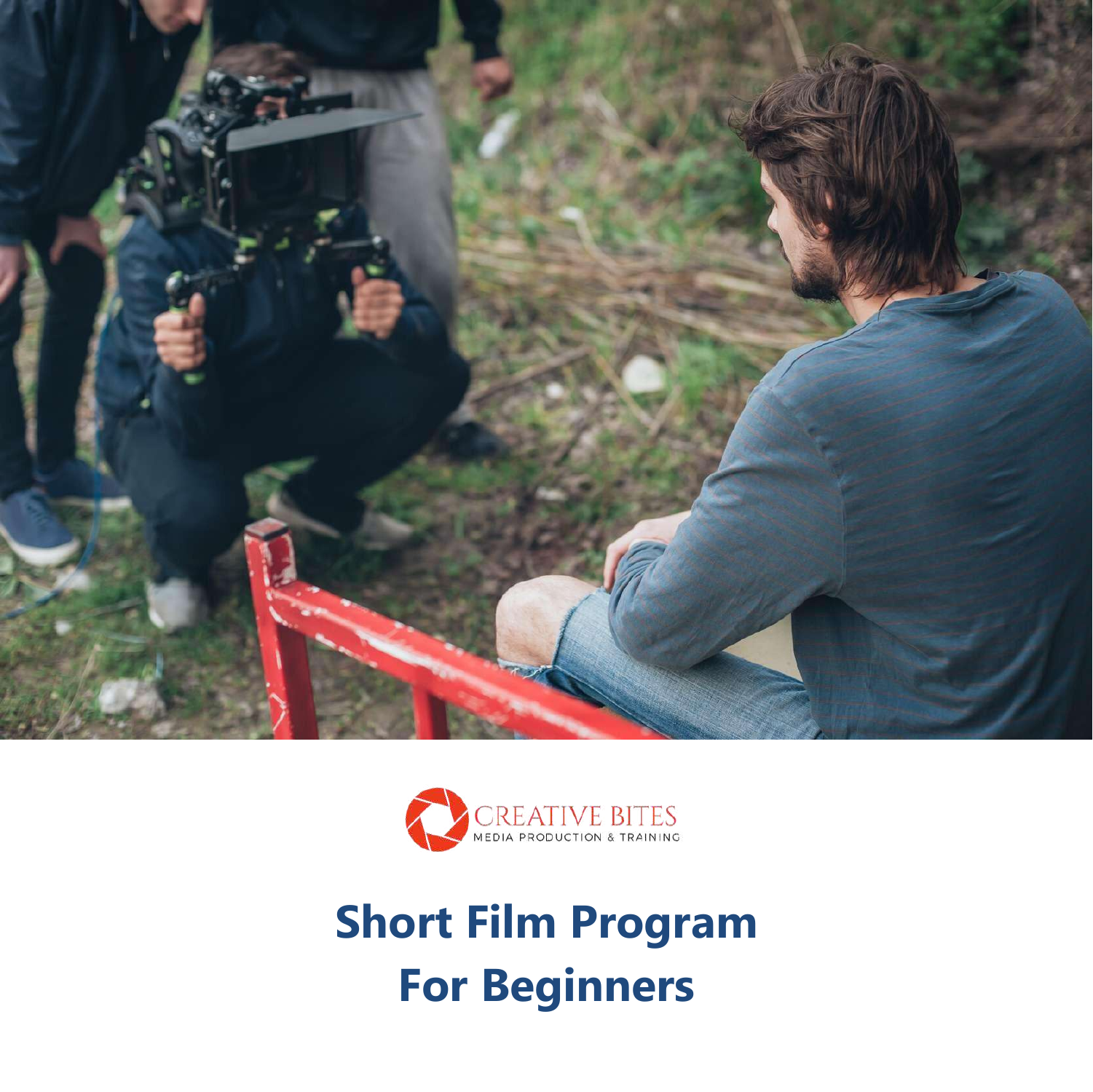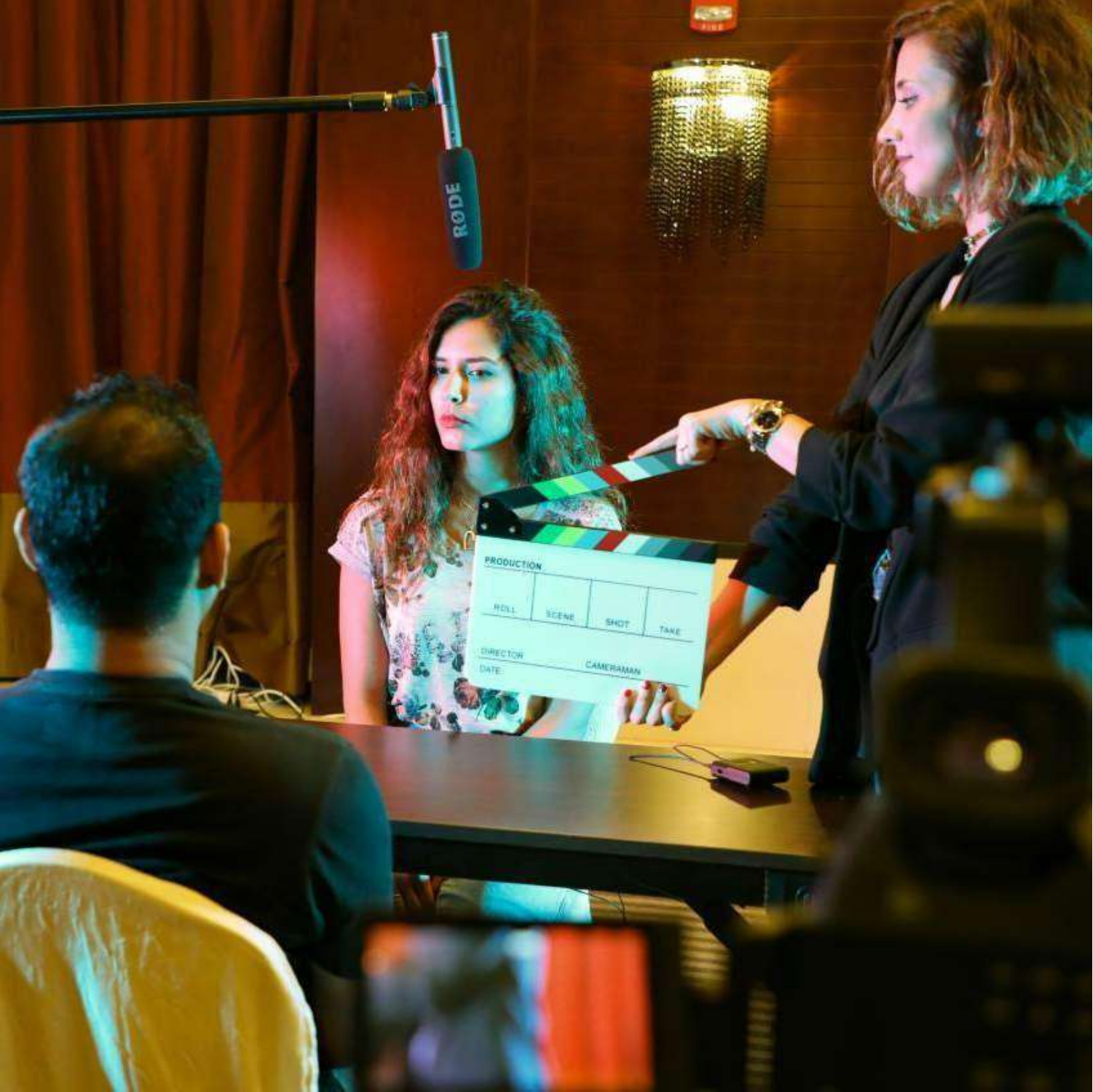# **Short Film Program for Beginners**

Learn acting while you prepare for your debut performance in your own short film. This acting program is a combination of training sessions coupled with the chance to act in your own short film.

The short film shall be released & marketed through Creative Bites YouTube channel. Each short film is expected to achieve a minimum of 20,000 views, over social media platforms. This will give you a wider exposure as an actor.

The film shall also be sent for film festivals on a selective basis based on suitability. The film & actors shall have the opportunity to get nominated in 'Best Film' & Best Actor' category in these film festivals.

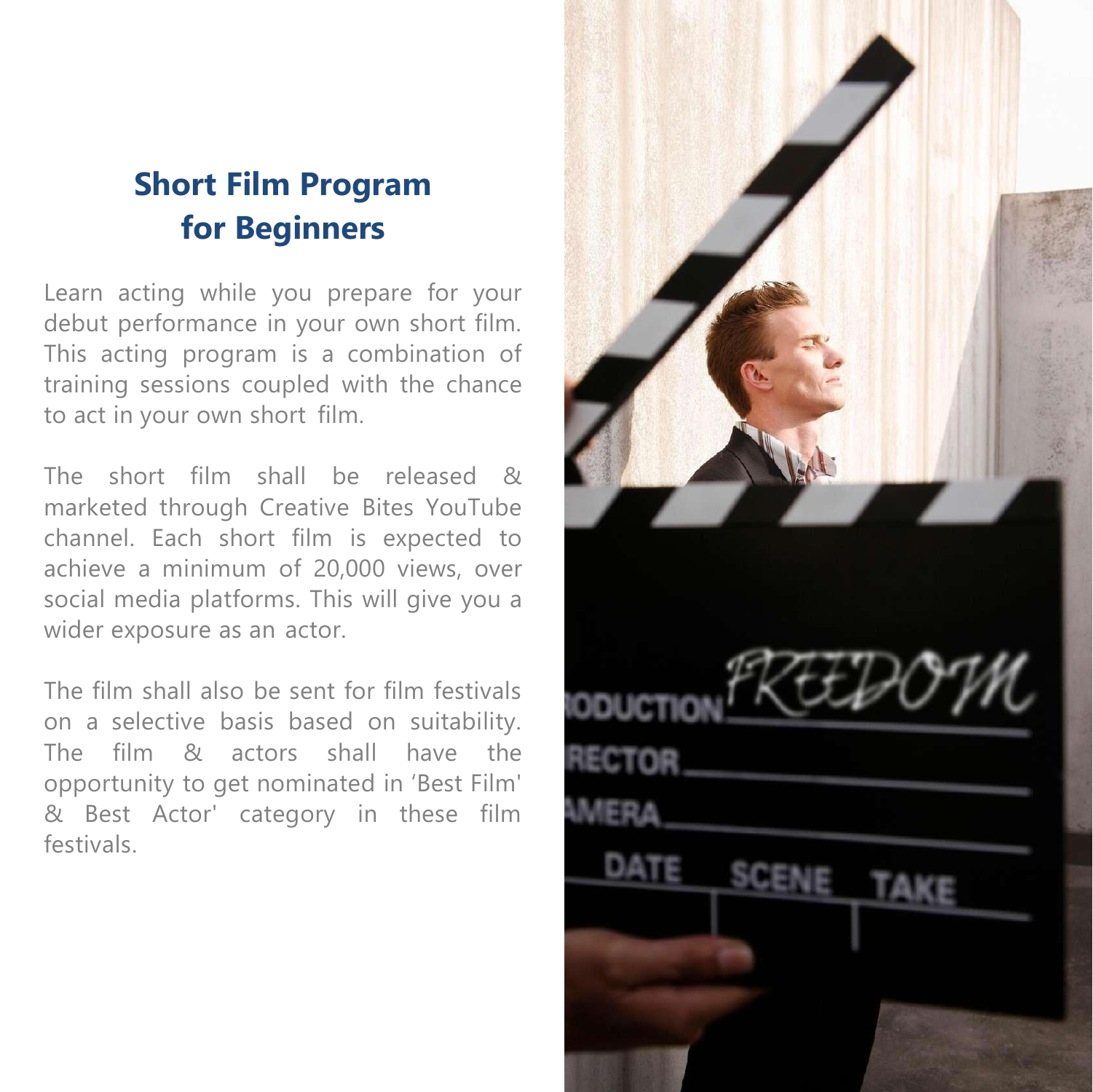## **SYLLABUS SHORT FILM PROGRAM**

#### **Workshop on Fundamentals of film acting**

- **·** Imagination
- Using real emotions
- Basics of film shoot
- Camera angles, camera movements, type of shots
- Performing short scenes in front of camera

#### **Workshop on characterization**

- Methods of character preparation
- Eye movements
- Inner monologues & Voice modulation

#### **Short film story sitting sessions**

- **•** Scripts Analysis
- Scene by scene discussion
- Discussion on character arc & back story
- Discussion on character costume
- Discussion on voice modulation & change of voice

**SYLLABUS BEGINERS**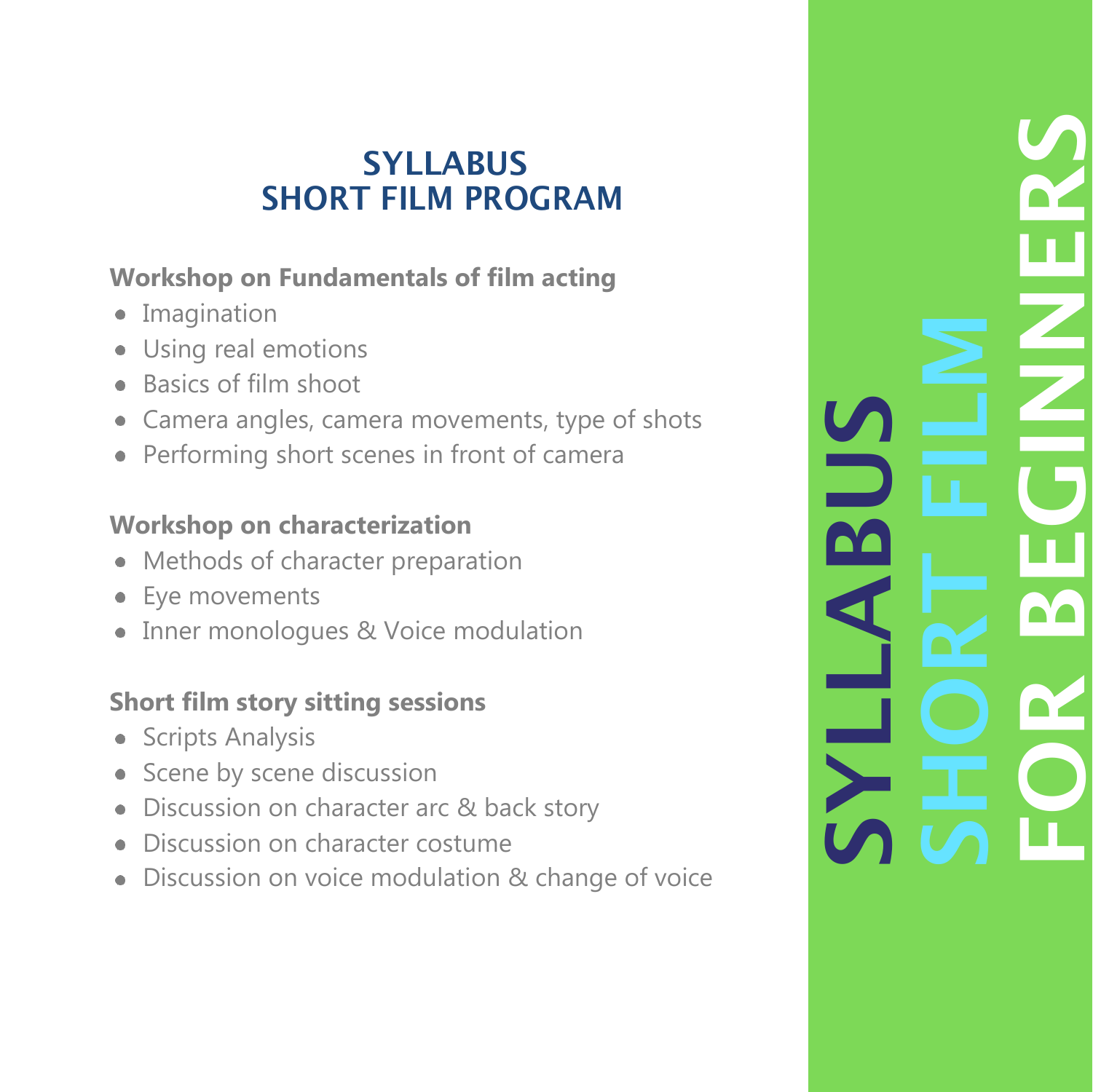#### **Rehearsal Session**

- Cold Reading
- Intensive group rehearsal of all scenes
- Scene improvisation

#### **Sample shoot:**

- Learn art of quartering
- Learn key techniques of camera acting
- Performance of sample scenes for camera

#### **Planning for the shoot**

- Costume finalization
- Costume rehearsal
- Discussion & arrangement of props

#### **Final Shoot:**

• Shoot of all the scenes

#### **Voice over & Dubbing (If needed)**

- Rehearsing lip syncing the dialogues
- Re-recording of dialogues

Note: Students go through the whole film production process as an actor including story sitting, script analysis, character preparation, rehearsals, etc. with professional shooting setup, giving them full exposure to the world of Acting & Film making.

# **LEARN FURNIT PRACTICE IT AND SHOOT**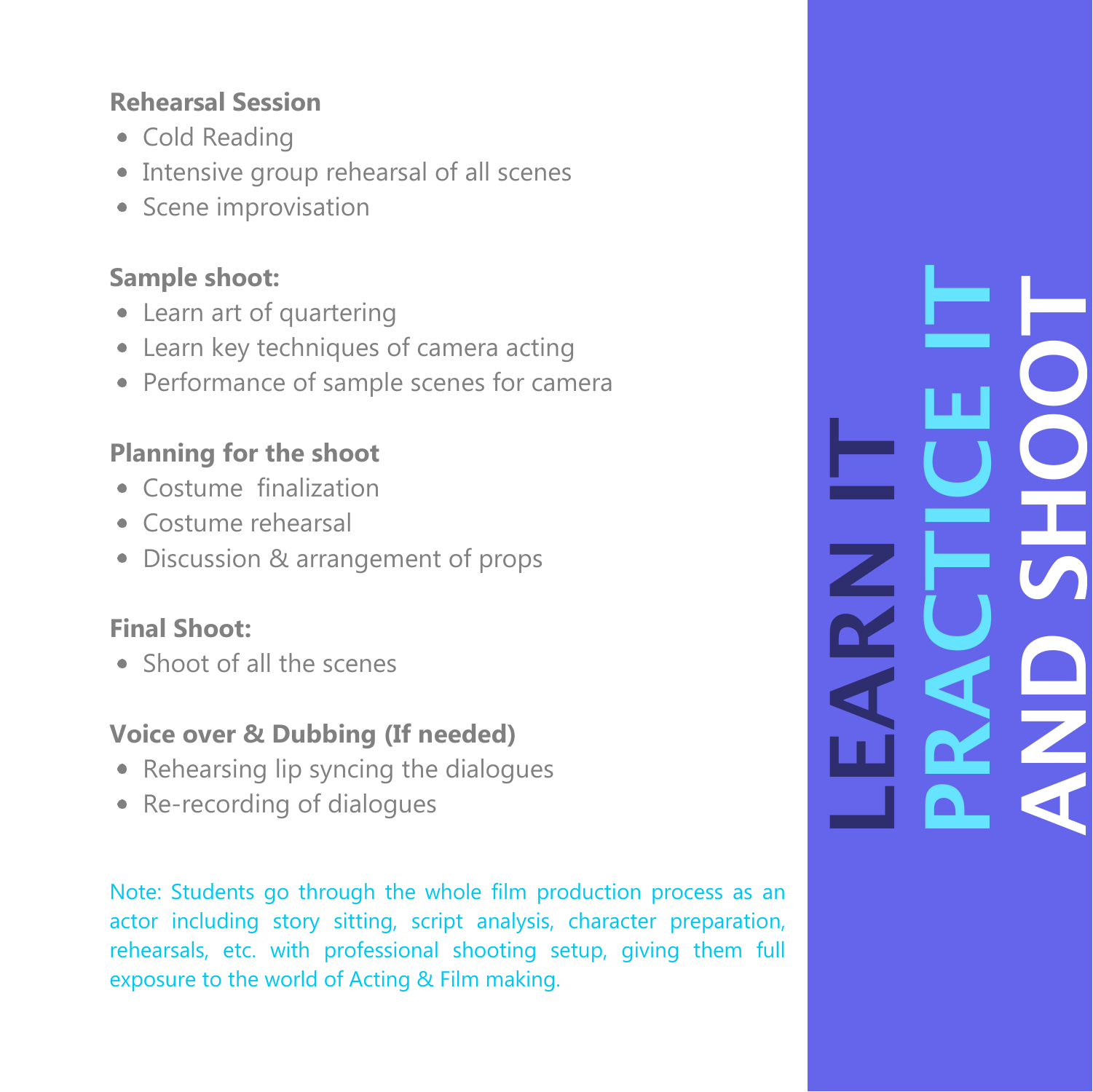

This has been so intensive and valuable to me. Learning film acting is helping me to peek into my own character and better understand others. My concentration & focus has improved a lot. Tanveer (coach) pushes us to perform the best in front of the camera.I am so happy that I am taking this course and can't wait to take more and more of these lessons. I recommend it to everyone.

#### Martin Scholtz



**"**

I have been with Creative Bites for quite some time now. I have done 1 month acting course for beginners and now doing 3 months film acting course. I really love it and would recommend it to all those who are interested in film acting. You learn many new techniques of film acting & get to discover yourself.

**"**

**"**

SANJA UROSEVIC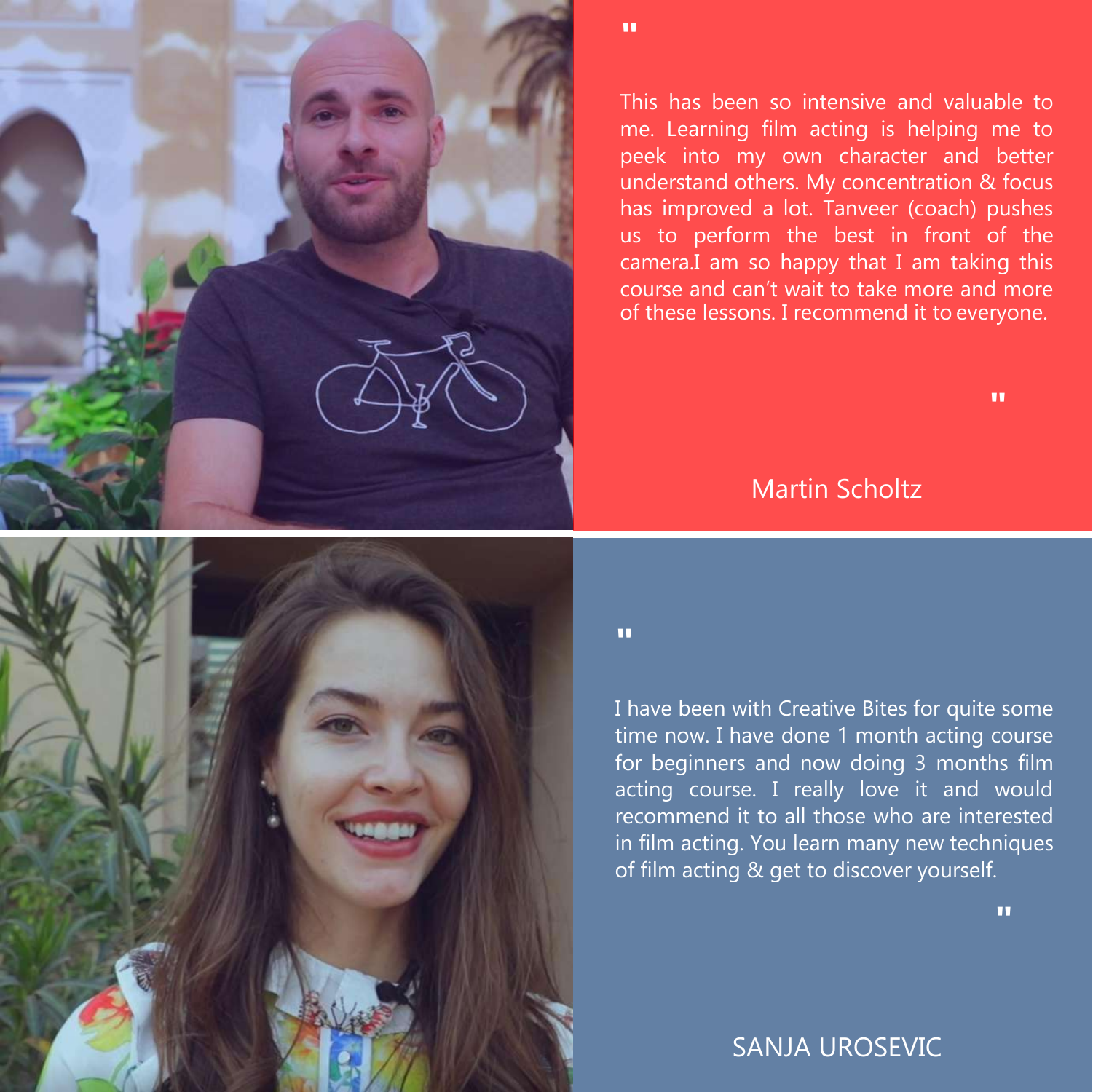# SNAPSHOTS OF SHORT FILM COURSE













WWW.CREATIVEBITES.INFO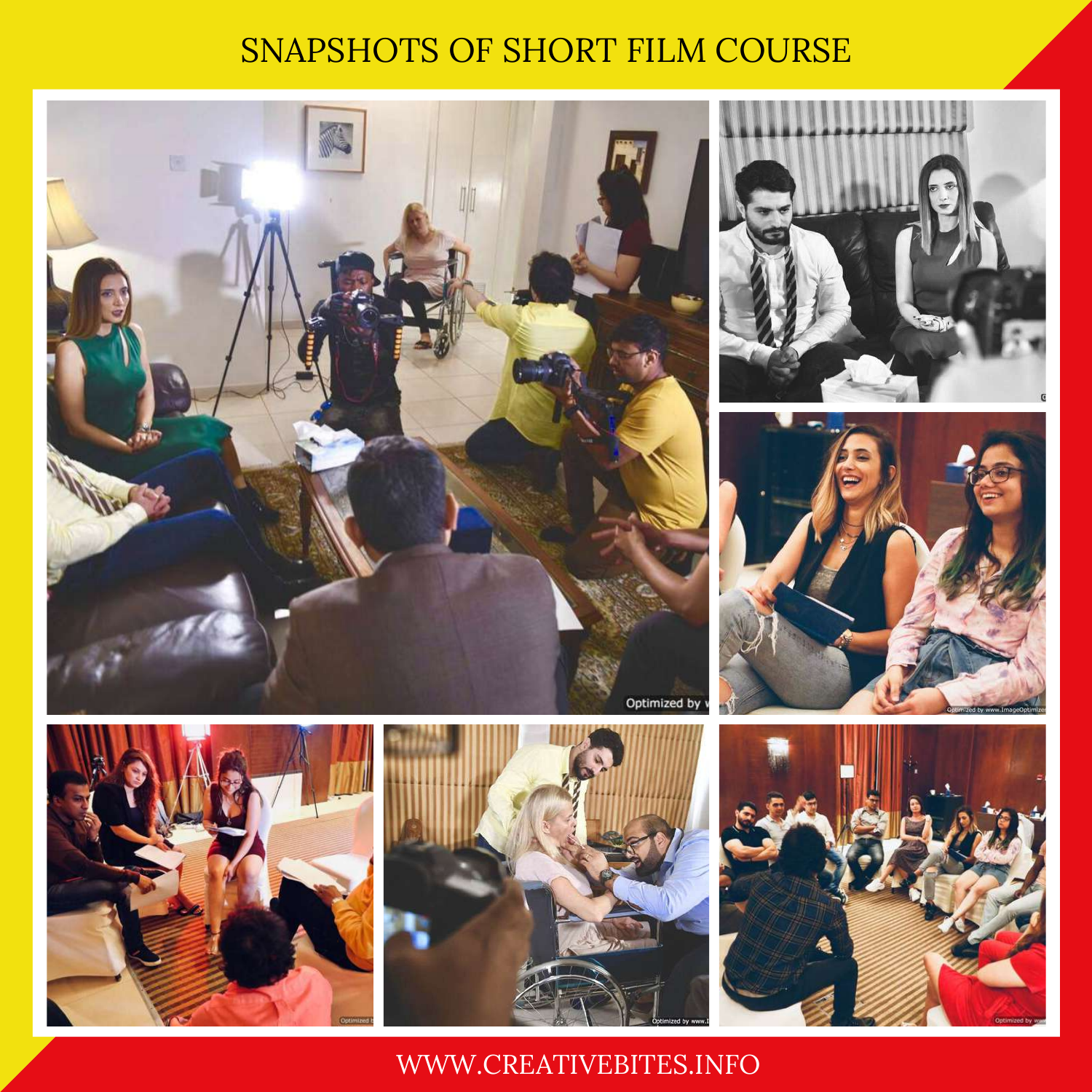

**Opportunity to Learn Acting & Work in Your Own Short Film**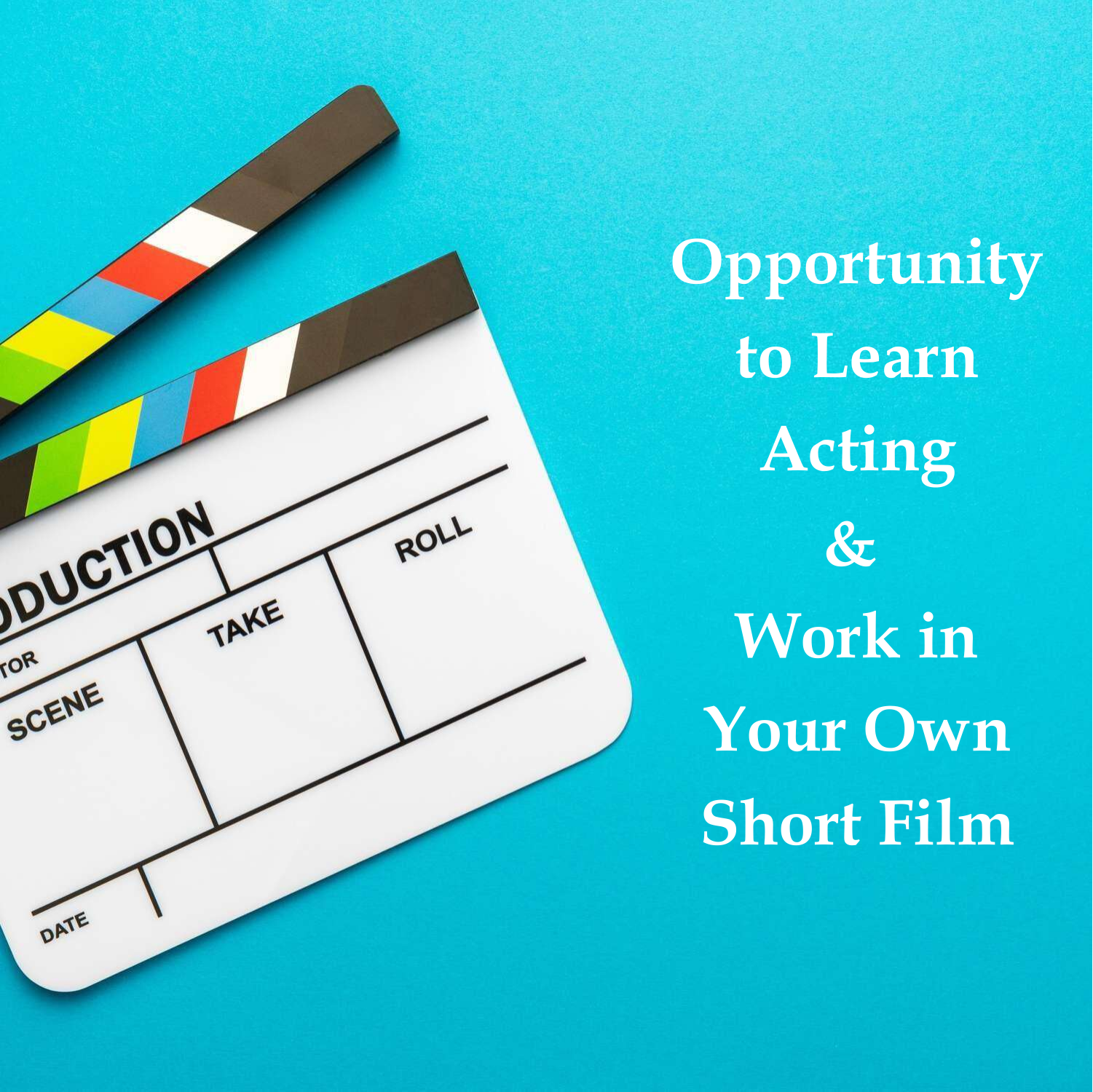

# JOIN NOW!

### **COURSE DETAILS**

DURATION: 2 MONTHS LEVEL: BEGINNERS LOCATION: DUBAI MARINA

#### LEARN BASIC AND ADVANCED FILM ACTING **TECHNIQUES**

&

#### GET A CERTIFICATE IN 60 HOURS OF INTENSIVE ACTING PROGRAM

'Installment scheme' available

(Our seats gets fully booked several weeks in advance so ensure to enroll at your earliest.)